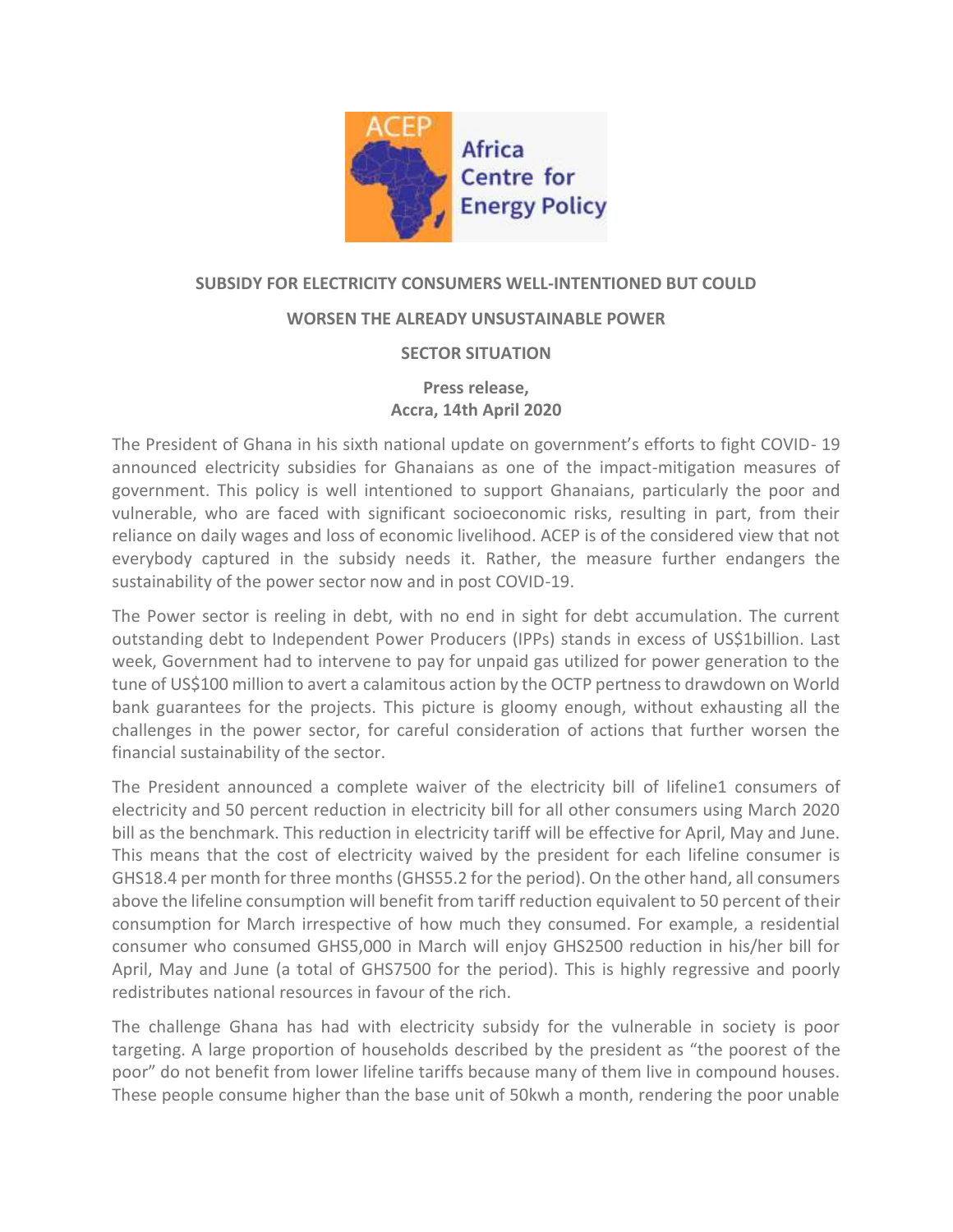to enjoy the lifeline tariff. Rather, consumers who are able to procure separate meters and stay within the 50kw consumption band, typically not the poor, benefit from the lifeline tariff.

## **Implications of the Subsidy**

The total subsidy that will result from the policy intervention is about GHS3 billion. This constitutes about 2.7 billion in tariffs and about GHS300 million in Value Added Tax (VAT). The Tariff component will have to be paid to the power sector by government. If government does not pay, the sector's liquidity situation will worsen.

This policy also further deepens the budget deficit which is estimated to be about GHS9.7 billion. If government intends to add GHS3 billion from the power sector, it will require another revision of the fiscal numbers presented to Parliament.

### **Recommendations**

ACEP recognizes that the COVID-19 pandemic has impacted many businesses and livelihood which require direct support from the government. It is, however, important to note that people will be impacted differently. This requires proper targeting to provide the right support and reduce wastage arising from supporting people who may not need the support. ACEP is of the view that the effective approach for government are;

- 1. **Make lifeline consumption free for everyone.** This ensures that at least everybody has the option to enjoy electricity for the most essential purposes. Any consumption above lifeline should be paid for by the consumer. The burden on government for this approach will be GHS92 million a month, significantly lower than the GHS1 billion under the proposed policy. This generates a saving of GHS2.1 billion which can be used for other interventions to mitigate the impact of COVID-19
- 2. **Government should quickly map out large households in poorer communities who do not benefit from lifeline tariff because they are too many on a single meter.** This will ensure proper targeting of the most vulnerable in society for the intervention. The current implementation of the lifeline policy is known to be ineffective at targeting the poor in society. This means that further efforts are required to ensure that the poor can be supported in this era.
- 3. **Government should spend part of the proposed expenditure on electricity consumers to identify and support those most impacted by the Pandemic.** There are citizens who have lost their jobs and require urgent support while they look for another job. These people can be identified through GRA systems and working with employers who have laid off staffs. Many Trotro drivers and petty traders are also out of business and require support from government. The GHS2.1 billion is more than enough to provide direct cash transfers of GHS 200 for 3 million impacted citizens for three months. It is therefore pointless to rather target the rich through electricity tariffs